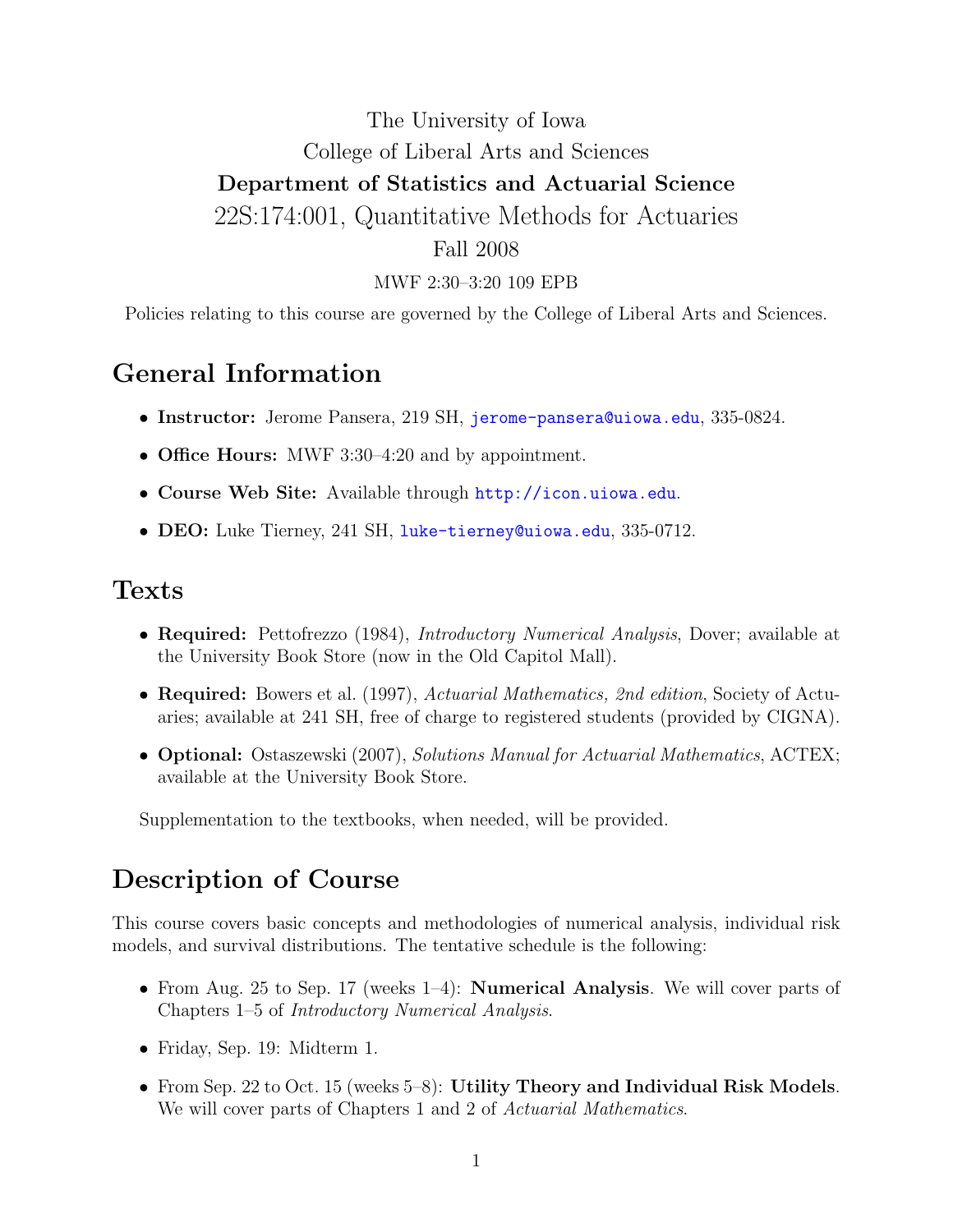- Friday, Oct. 17: Midterm 2.
- From Oct. 20 to Dec. 12 (weeks 9–15): Survival Distributions and Life Tables. We will cover parts of Chapter 3 of Actuarial Mathematics.
- Monday, Dec. 15: Final, at 9:45 am in classroom (109 EPB), but please doublecheck the Final Exam Schedules (<http://www.uiowa.edu/registrar/calfe.htm>) a few days before the final exam for a confirmation.

# Grading

- Exams: 70% of your total grade will be based on exams. Each in-class midterm exam will be worth 20% and the final will be worth 30%. It is very important to take the examinations at the scheduled times. Early make-up exams will be scheduled only for those who have compelling and convincing reasons; you must notify me at least one full week in advance (except for medical emergencies).
- Quizzes: 20% of your total grade will be based on quizzes. Those quizzes will be given at random times. Please note that we may have two quizzes in the same week or a week without any quiz. Absolutely no make-up will be given for missed quizzes under any circumstances, but the lowest two quizzes will be dropped from your total grade.
- **Homework:** The remaining 10% of your total grade will be based on homework problems. Homework will be due one week after being assigned. Since the grader will not have enough time to grade each problem, only a subset of the assigned problems will be graded. Late homework will not be accepted under any circumstances, but the lowest two homework scores will be dropped from your total grade. Homework must be neatly written (points will be deducted from failing to do so). Excessively sloppy homework will receive a score of 0. You are always welcome (and even encouraged) to discuss homework problems with me (during my office hours or by appointment) or with your colleagues. However, what you hand in must ultimately be your own work.

Midterms, final and quizzes are closed book exams with no notes of any kind. Necessary formulas are to be memorized. Plus/minus grading will be used for your total grade. Please note that the grade A+ is very rarely given in this course and only in extraordinary situations. Also, graduate students are expected to have a better performance than undergraduate students.

# Extra Help

The Statistics Tutorial Lab, located in 202 CC, gives free tutorial assistance to students in 22S:2, 8, 25, and 39. In addition, several graduate students have offered to independently tutor students in various 22S: courses at mutually-arranged times and fees. Please check <http://www.stat.uiowa.edu/courses/tutoring.html> for tutoring details.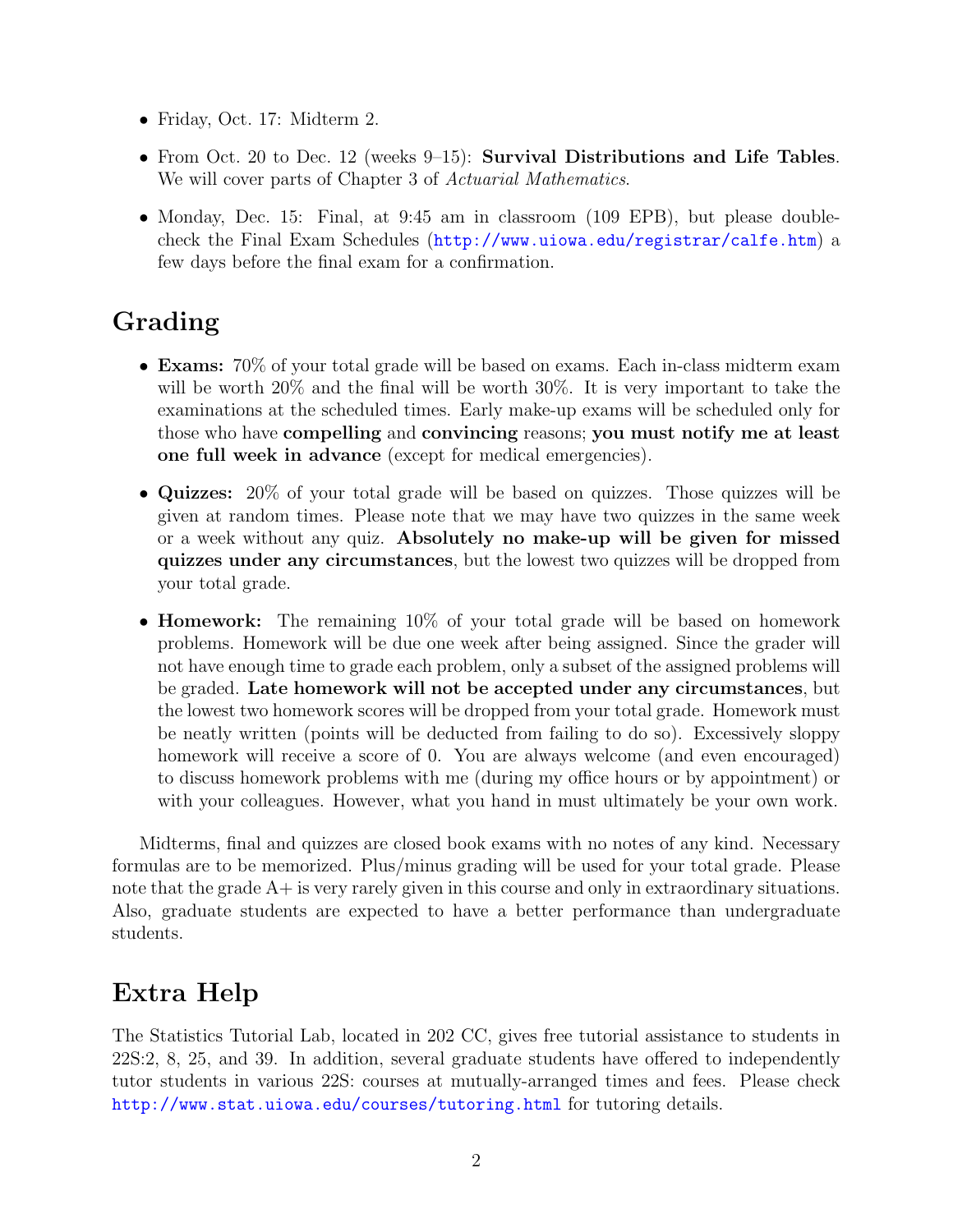## The College of Liberal Arts and Sciences Policies and Procedures

# Administrative Home

The College of Liberal Arts and Sciences is the administrative home of this course and governs matters such as the add/drop deadlines, the second-grade-only option, and other related issues. Different colleges may have different policies. Questions may be addressed to 120 SH or see the Academic Handbook:

[http://www.clas.uiowa.edu/students/academic](http://www.clas.uiowa.edu/students/academic_handbook/index.shtml) handbook/index.shtml

## Academic Fraud

Plagiarism and any other activities when students present work that is not their own are academic fraud. Academic fraud is reported to the departmental DEO and to the Associate Dean for Academic Programs and Services who enforces the appropriate consequences. [http://www.clas.uiowa.edu/students/academic](http://www.clas.uiowa.edu/students/academic_handbook/ix.shtml) handbook/ix.shtml

## Making a Suggestion or a Complaint

Students with a suggestion or complaint should first visit the instructor, then the course supervisor and the departmental DEO. Complaints must be made within six months of the incident. [http://www.clas.uiowa.edu/students/academic](http://www.clas.uiowa.edu/students/academic_handbook/ix.shtml#5)\_handbook/ix.shtml#5

# Accommodations for Disabilities

A student seeking academic accommodations should register with Student Disability Services and meet privately with the course instructor to make particular arrangements. For more information, visit this site: [http://www.uiowa.edu/~sds](http://www.uiowa.edu/~sds/)

## Understanding Sexual Harassment

Sexual harassment subverts the mission of the University and threatens the well-being of students, faculty, and staff. Visit <http://www.sexualharassment.uiowa.edu> for definitions, assistance, and the full University policy.